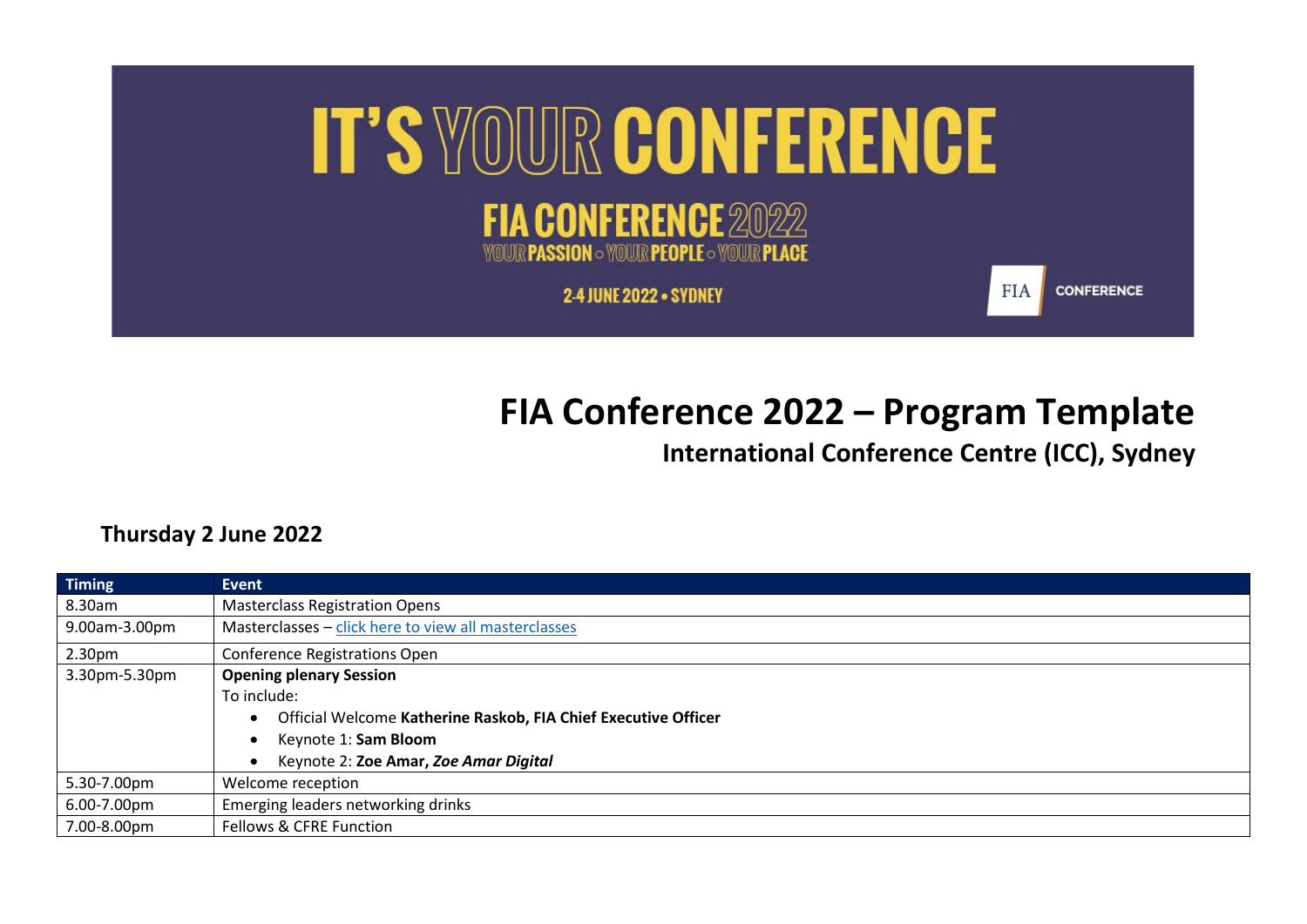## **Friday 3 June 2022**

| <b>Timing</b>                    | <b>Event</b>                                                                                                                                                                                                                      |                                                                                                                                                                                                            |                                                                                                                                                                            |                                                                                                                                                       |                                                                                                                                                                                               |                                                                                                                                                                                 |  |  |
|----------------------------------|-----------------------------------------------------------------------------------------------------------------------------------------------------------------------------------------------------------------------------------|------------------------------------------------------------------------------------------------------------------------------------------------------------------------------------------------------------|----------------------------------------------------------------------------------------------------------------------------------------------------------------------------|-------------------------------------------------------------------------------------------------------------------------------------------------------|-----------------------------------------------------------------------------------------------------------------------------------------------------------------------------------------------|---------------------------------------------------------------------------------------------------------------------------------------------------------------------------------|--|--|
| 7.00am                           | <b>Registration opens</b>                                                                                                                                                                                                         |                                                                                                                                                                                                            |                                                                                                                                                                            |                                                                                                                                                       |                                                                                                                                                                                               |                                                                                                                                                                                 |  |  |
| <b>DAY ONE CONFERENCE STARTS</b> |                                                                                                                                                                                                                                   |                                                                                                                                                                                                            |                                                                                                                                                                            |                                                                                                                                                       |                                                                                                                                                                                               |                                                                                                                                                                                 |  |  |
|                                  | <b>Individual Giving</b><br>Sponsored by<br><b>Synergy</b><br><b>Fundraising</b>                                                                                                                                                  | Middle, Major &<br>Philanthropy<br>Sponsored by FR&C                                                                                                                                                       | <b>Community, Events</b><br>& Corporates<br>Sponsored by<br>HomeMade                                                                                                       | <b>Emerging issues and</b><br>global trends<br>Sponsored by<br><b>Strategic Grants</b>                                                                | <b>Fundraising How</b><br>To<br>Sponsored by<br>Robejohn                                                                                                                                      | <b>Gifts in Wills</b><br>Sponsored by<br>Gatheredhere                                                                                                                           |  |  |
| $8.00 - 9.00$ am                 | Hooked on a<br>feeling:<br><b>Transforming</b><br>emotions into<br>memorable donor<br>experiences<br>Francesco<br>Ambrogetti,<br><b>UNICEF</b>                                                                                    | <b>Building and</b><br>sustaining a<br>successful major<br>gifts and grants<br>strategy $-$ the key<br>success factors<br>Stephen Lewin,<br>Youth Insearch;<br>Jo Garner FFIA<br>CFRE, Strategic<br>Grants | <b>Redkite And Coles  </b><br>A Red Hot<br><b>Partnership To</b><br><b>Support Kids With</b><br>Cancer<br>Tatiana Isaacs,<br>RedKite;<br>Julia Balderstone,<br>Coles Group | <b>Collaboration for</b><br>scale<br>Kerren Morris MFIA,<br><b>Emergency Action</b><br>Alliance<br>Trudi Mitchell FFIA,<br><b>Australia for UNHCR</b> | <b>Yellow Brick Road</b><br>- the why and how<br>of Direct Mail<br>Liesha Hanekroot,<br>Laura Carolan-<br>Scott, Felicia<br>Setyabudi,<br><b>Medecins Sans</b><br><b>Frontieres Australia</b> | <b>Ensuring gifts in Wills</b><br>success - No matter<br>your size or budget<br><b>Ellaine Hislop EMFIA</b><br>CFRE, Surf Life Saving<br>Western Australia                      |  |  |
| $9.10 -$<br>10.10am              | Small Yet Mighty -<br>how one small<br>charity in<br><b>Southern</b><br>Tasmania is<br>punching above its<br>weight - the<br><b>Hobart City</b><br><b>Mission story</b><br>Michelle Folder<br>MFIA, Hobart City<br><b>Mission</b> | <b>Applying</b><br><b>Benchmarking</b><br><b>Results for</b><br>Improvement<br>Antonia Makkar<br>MFIA, Baker Heart<br>and Diabetes<br>Institute;<br>Roewen Wishart<br>FFIA CFRE,<br>Xponential             | <b>Lessons from live</b><br>streaming: How to<br>maximise P2P<br>fundraising from<br>going live<br>Matthew Geraghty,<br>Starlight Children's<br>Foundation                 | <b>Can Design Thinking</b><br><b>Help Nonprofits</b><br><b>Fundraise?</b><br>Dr Ruth Knight, QUT<br>ACPNS;                                            | How to get people<br>to care<br>Tim Kachuriak,<br>NextAfter   Marlin<br>Communications                                                                                                        | <b>Gifts in Wills</b><br>conversations: The<br>who, what, why,<br>where and when<br>Jakki Travers FFIA,<br>The Smith Family;<br>Ashley Rose FFIA,<br><b>MonDial Fundraising</b> |  |  |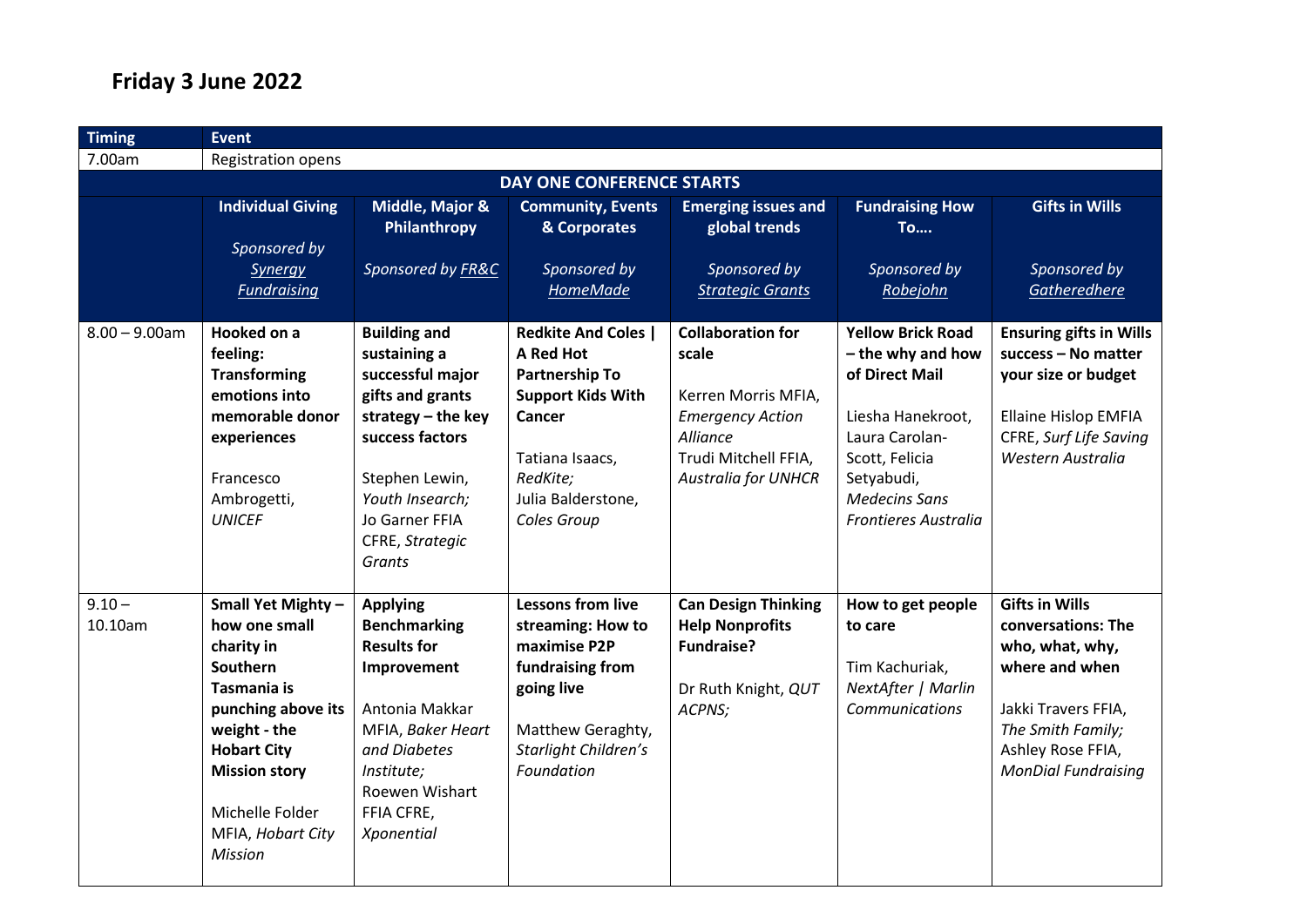| $10.10 -$                                                                        | Morning tea in foyer                                                                                                                                                                                                                                                                                                                  |                                                                                                                                                                                                                |                                                                                                                                                                      |                                                                                                                                                                          |                                                                                                                                                    |                                                                                                                                                                                                       |
|----------------------------------------------------------------------------------|---------------------------------------------------------------------------------------------------------------------------------------------------------------------------------------------------------------------------------------------------------------------------------------------------------------------------------------|----------------------------------------------------------------------------------------------------------------------------------------------------------------------------------------------------------------|----------------------------------------------------------------------------------------------------------------------------------------------------------------------|--------------------------------------------------------------------------------------------------------------------------------------------------------------------------|----------------------------------------------------------------------------------------------------------------------------------------------------|-------------------------------------------------------------------------------------------------------------------------------------------------------------------------------------------------------|
| 10.30am                                                                          |                                                                                                                                                                                                                                                                                                                                       |                                                                                                                                                                                                                |                                                                                                                                                                      |                                                                                                                                                                          |                                                                                                                                                    |                                                                                                                                                                                                       |
| $10.30 -$<br>11.30am                                                             | Who are the new<br>regular givers?<br>Latest research<br>suggests there<br>could be a<br>completely new<br>engaged audience<br>we are ignoring<br>Gavin Coopey FFIA,<br>More Insight;<br>Nicola Long MFIA,<br><b>DTV</b> Group                                                                                                        | <b>The Checklist: The</b><br>must-haves for a<br>successful<br>Philanthropic<br>program<br>Shivangi<br>Chaturvedi,<br>Childhood<br>Dementia Initiative                                                         | <b>How One Small</b><br><b>Foundation Moved</b><br>A Hospital - Giving<br><b>Days</b><br>Vicki Rasmussen<br>FFIA CFRE,<br><b>Charlies Foundation</b><br>for Research | <b>The Benchmarketing</b><br><b>Project - Emerging</b><br>Trends you need to<br>know<br>Fiona McPhee,<br>Philanthropy &<br><b>Fundraising Australia</b><br>& New Zealand | <b>How I accidentally</b><br>started a charity in<br>my garage<br>Carly Fradgley,<br><b>Baby Give Back;</b><br>Kirsty Graham,<br>flat earth direct | Life after death; the<br>impact of estates<br>lan Lawton,<br><b>Heart Foundation</b>                                                                                                                  |
| $11.40 -$<br>12.40pm                                                             | <b>Panel discussion:</b><br><b>Strengths based</b><br>fundraising<br>Rebecca<br>Oates, Baptist<br>World Aid;<br>Sani Dowa, Cure<br><b>Brain Cancer</b><br>Foundation  <br>Founder of Every<br>African Woman;<br>Lisa Allan, The<br>Smith Family. Sean<br>Triner, Moceanic.<br>Facilitated by Mary<br>Anne Plummer<br>MFIA, Exuberance | <b>Unleashing the</b><br>power and<br>influence of<br>culture<br>Nigel Harris FFIA<br>CFRE, Nigel Harris<br>and Associates;<br>Dr Ruth Knight,<br><b>QUT ACPNS;</b><br>Rob Needham,<br>Endeavour<br>Foundation | Step up<br>with STEPtember:<br>11 years on and still<br>going strong<br>Katherine Spiller<br>& Maisa Lopes<br>Gomes EMFIA,<br>Cerebral Palsy<br>Alliance NSW         | <b>Accepting Gifts in</b><br>Crypto Currency-<br>donors without<br>borders<br>Matthew Jones,<br><b>Medecins Sans</b><br><b>Frontieres Australia</b>                      | <b>Secrets of building</b><br>successful<br>fundraising<br>strategy in a post<br>pandemic world<br>Tatiana Isaacs,<br>RedKite                      | <b>Unlocking The</b><br><b>Potential Of Digital</b><br><b>And DRTV To Inspire</b><br><b>Gifts In Wills</b><br>Jeremy Bennett,<br><b>Bigfoot Fundraising;</b><br>Laurie McPherson,<br><b>DTV</b> Group |
| 12.40 -1.10pm                                                                    | Lunch in foyer                                                                                                                                                                                                                                                                                                                        |                                                                                                                                                                                                                |                                                                                                                                                                      |                                                                                                                                                                          |                                                                                                                                                    |                                                                                                                                                                                                       |
| $1.10 - 2.10$ pm                                                                 | <b>Plenary session</b>                                                                                                                                                                                                                                                                                                                |                                                                                                                                                                                                                |                                                                                                                                                                      |                                                                                                                                                                          |                                                                                                                                                    |                                                                                                                                                                                                       |
|                                                                                  |                                                                                                                                                                                                                                                                                                                                       |                                                                                                                                                                                                                |                                                                                                                                                                      | Syd Herron Oration presented by Lucas Patchett OAM & Laura Stokes, OrangeSky Australia                                                                                   |                                                                                                                                                    |                                                                                                                                                                                                       |
|                                                                                  | A tribute to Simone Joyaux. How she inspired you and what she taught you                                                                                                                                                                                                                                                              |                                                                                                                                                                                                                |                                                                                                                                                                      |                                                                                                                                                                          |                                                                                                                                                    |                                                                                                                                                                                                       |
| Exhibition Opening & Showcase (light afternoon tea included)<br>$2.10 - 3.30$ pm |                                                                                                                                                                                                                                                                                                                                       |                                                                                                                                                                                                                |                                                                                                                                                                      |                                                                                                                                                                          |                                                                                                                                                    |                                                                                                                                                                                                       |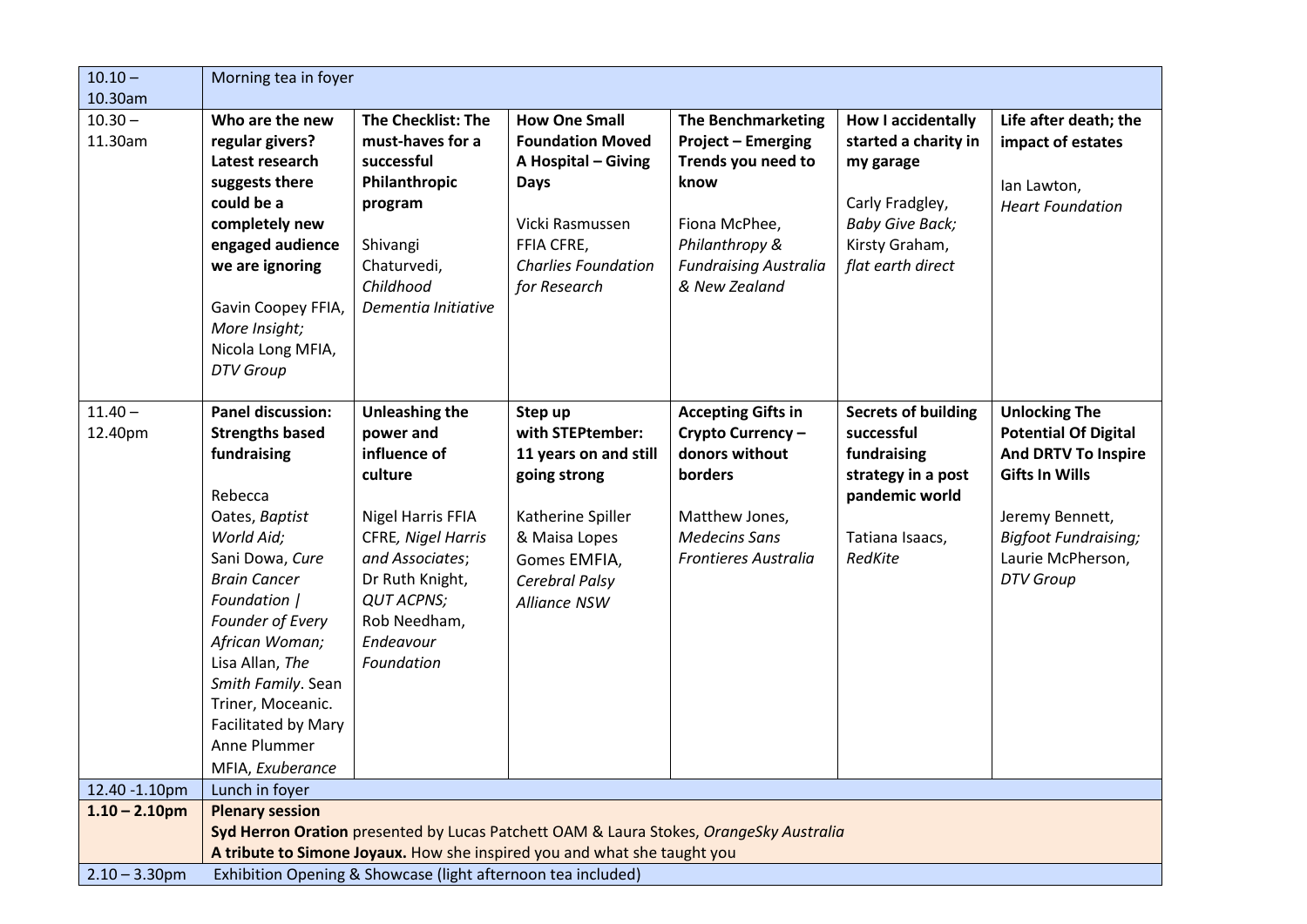| $3.30 - 4.30$ pm | Telemarketing -<br>making the right<br>call. A deep dive<br>into the trends,<br>benchmarks,<br>drivers and future<br>of telemarketing<br>in Australia<br>Ruth Wicks FFIA,<br>More Growth;<br>Cherie Barker,<br>Pareto Phone | <b>Creating mid value</b><br>from nothing. How<br><b>Plan International</b><br><b>Australia</b><br>reimagined<br>existing resources<br>to build a mid-<br>value program in<br>12 months<br>Tom Duggan CFRE;<br>Beth Cross &<br>Madeleine<br>Richards, Plan<br><i>International</i><br>Australia | <b>Community</b><br>fundraising:<br>Working together to<br>achieve great things<br>Nicole Guerini,<br><b>Scott's Great Walk</b> | <b>Using AI To Combat</b><br><b>COVID With Heart</b><br><b>Research Institute</b><br>Tim Paris, Dataro;<br>Lisa Shipman, The<br>Heart Research<br><i>Institute</i> | How NOT to:<br>Mistakes, face-<br>palms and<br>fundraising fails<br>Jonathon Grapsas,<br>flat earth direct<br>with fundraising<br>friends from<br>around the world | <b>Boosting bequests</b><br>online: global trends<br>Aaron Zelman,<br>Willed;<br>Ashley Rowthorn,<br>Legacy Futures UK |
|------------------|-----------------------------------------------------------------------------------------------------------------------------------------------------------------------------------------------------------------------------|-------------------------------------------------------------------------------------------------------------------------------------------------------------------------------------------------------------------------------------------------------------------------------------------------|---------------------------------------------------------------------------------------------------------------------------------|--------------------------------------------------------------------------------------------------------------------------------------------------------------------|--------------------------------------------------------------------------------------------------------------------------------------------------------------------|------------------------------------------------------------------------------------------------------------------------|
| $4.30 - 6.00$ pm | Happy Hour in exhibition                                                                                                                                                                                                    |                                                                                                                                                                                                                                                                                                 |                                                                                                                                 |                                                                                                                                                                    |                                                                                                                                                                    |                                                                                                                        |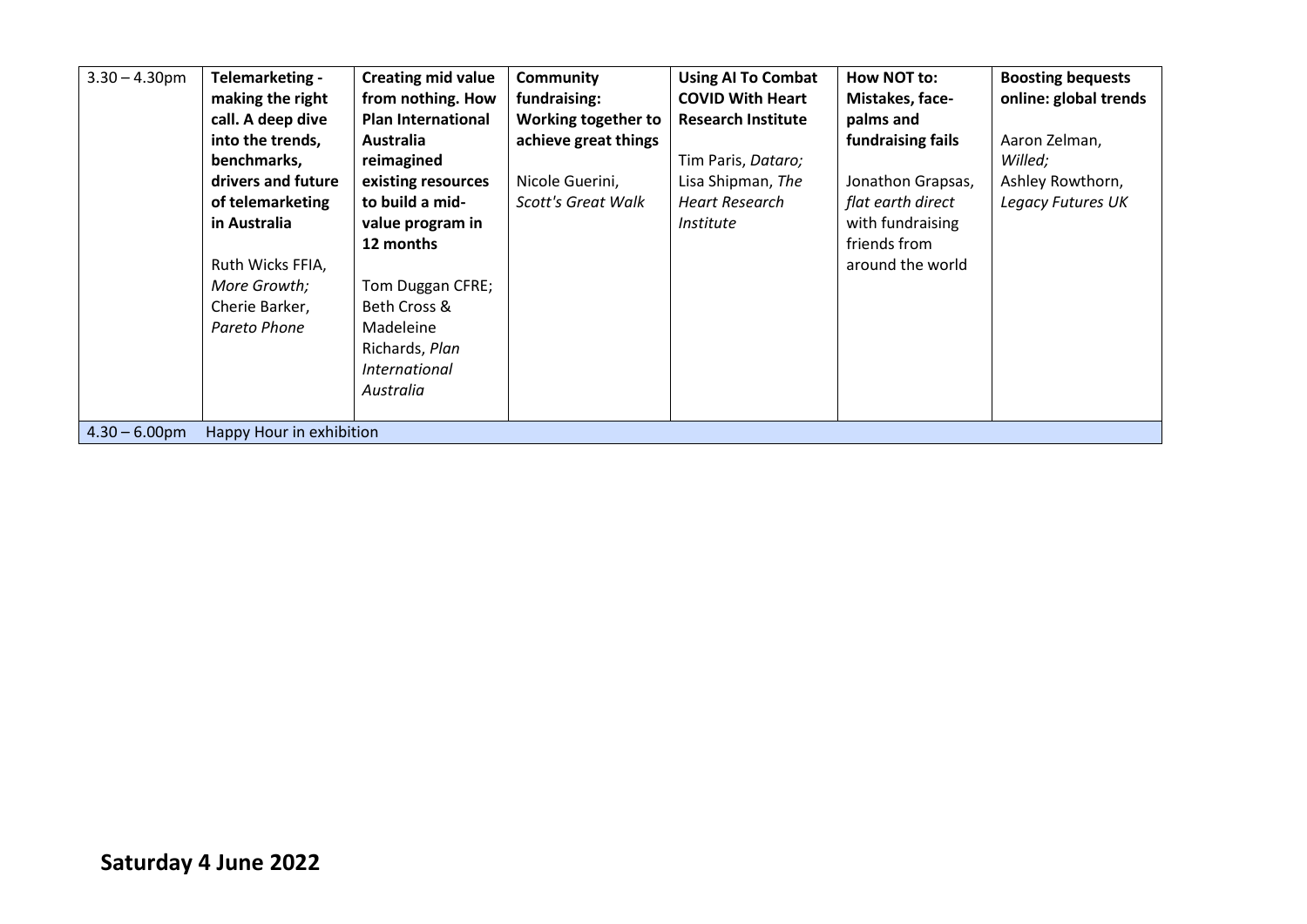| <b>Timing</b>             | <b>Event</b>                                                                                                                                        |                                                                                                                                                                                                                                                                                                                                                                     |                                                                                                                                                                                  |                                                                                                                                                                       |                                                     |                                                                                                                      |  |  |
|---------------------------|-----------------------------------------------------------------------------------------------------------------------------------------------------|---------------------------------------------------------------------------------------------------------------------------------------------------------------------------------------------------------------------------------------------------------------------------------------------------------------------------------------------------------------------|----------------------------------------------------------------------------------------------------------------------------------------------------------------------------------|-----------------------------------------------------------------------------------------------------------------------------------------------------------------------|-----------------------------------------------------|----------------------------------------------------------------------------------------------------------------------|--|--|
| 7.15am                    | <b>Registration opens</b>                                                                                                                           |                                                                                                                                                                                                                                                                                                                                                                     |                                                                                                                                                                                  |                                                                                                                                                                       |                                                     |                                                                                                                      |  |  |
| 7.30 - 8.30am             | Networking & breakfast in exhibition                                                                                                                |                                                                                                                                                                                                                                                                                                                                                                     |                                                                                                                                                                                  |                                                                                                                                                                       |                                                     |                                                                                                                      |  |  |
| DAY TWO CONFERENCE STARTS |                                                                                                                                                     |                                                                                                                                                                                                                                                                                                                                                                     |                                                                                                                                                                                  |                                                                                                                                                                       |                                                     |                                                                                                                      |  |  |
|                           | <b>Individual Giving</b><br>Sponsored by<br><b>Synergy</b>                                                                                          | Middle, Major &<br>Philanthropy<br>Sponsored by                                                                                                                                                                                                                                                                                                                     | <b>Community, Events</b><br>& Corporates<br>Sponsored by                                                                                                                         | <b>Emerging issues and</b><br>global trends<br>Sponsored by <b>Strategic</b>                                                                                          | <b>Fundraising How</b><br><b>To</b><br>Sponsored by | Leadership<br>Sponsored by                                                                                           |  |  |
|                           | <b>Fundraising</b>                                                                                                                                  | FR&C                                                                                                                                                                                                                                                                                                                                                                | <b>HomeMade</b>                                                                                                                                                                  | Grants                                                                                                                                                                | Robejohn                                            | Gembridge                                                                                                            |  |  |
| $8.30 - 9.15$ am          | <b>Myth Smashers</b>                                                                                                                                |                                                                                                                                                                                                                                                                                                                                                                     |                                                                                                                                                                                  |                                                                                                                                                                       |                                                     |                                                                                                                      |  |  |
| $9.25 - 10.25$ am         | Case study on<br>Lifeline's 50%<br>growth in regular<br>giving - without<br>spending an<br>additional cent<br>Rochelle Nolan,<br>Lifeline Australia | Can any<br>organisation run<br>a multi-million<br>dollar<br>fundraising<br>campaign? Best<br>practice<br>fundraising and<br>key learnings<br>from the Los<br><b>Angeles LGBT</b><br>Center<br><b>Campaign and</b><br>other local case<br>studies<br>Rebekah<br>Trachsel CFRE;<br>James Garland<br>FFIA CFRE;<br>Peter Dalton<br>FFIA CFRE,<br><b>Dalton Garland</b> | <b>No Half Measures In</b><br><b>The HalfCut</b><br><b>Challenge: A Story</b><br><b>Of Passion And</b><br><b>Purpose</b><br>James Stanton-<br>Cooke & Jessica<br>Clarke, HalfCut | <b>How To Smash Your</b><br><b>Targets With Facebook</b><br><b>Fundraising And Build</b><br><b>Lasting Supporter</b><br><b>Relationships</b><br>Danni Adam, Givepanel | No session                                          | <b>Tips &amp; Tricks To</b><br><b>Becoming A Boss</b><br><b>Lady Of Fundraising</b><br>Cath Hoban, CARE<br>Australia |  |  |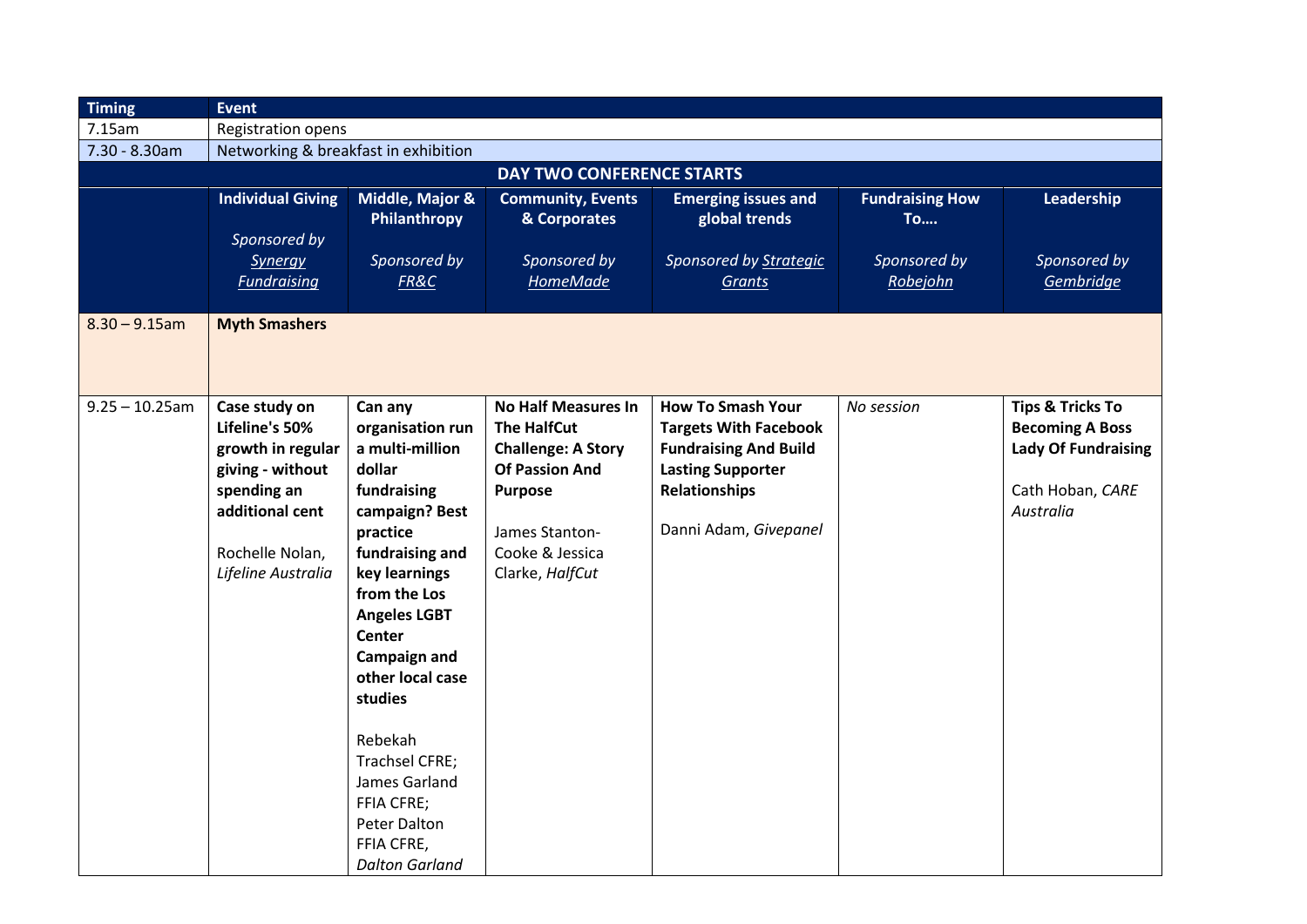|                   |                                | <b>Blanchard (DGB</b>    |                              |                             |                             |                      |
|-------------------|--------------------------------|--------------------------|------------------------------|-----------------------------|-----------------------------|----------------------|
|                   |                                | Group)                   |                              |                             |                             |                      |
|                   |                                |                          |                              |                             |                             |                      |
| $10.25 -$         | Morning tea in exhibition area |                          |                              |                             |                             |                      |
| 11.00am           |                                |                          |                              |                             |                             |                      |
| $11.00 -$         | <b>Integration for</b>         | How to build a           | <b>Walk Me Home:</b>         | <b>The Global Muslim</b>    | How to supercharge          | <b>Courage comes</b> |
| 12.00pm           | Impact: How to                 | strong mid-value         | Launching a physical         | <b>Heartbeat</b>            | your email appeals          | first: understanding |
|                   | deliver                        | case for support.        | event with heart             |                             |                             | the impact of you    |
|                   | meaningful                     | <b>Creating rich</b>     |                              | Saman Kazmi, Australia      | Umesh                       |                      |
|                   | campaigns from                 | story-driven             | Rob Novotny, Ronald          | for UNHCR;                  | Paramasivam,                | Sarah Wetton MFIA    |
|                   | ideation through               | experiences for          | <b>McDonald House</b>        | Gina Chowdhury &            | Foodbank NSW &              | CFRE, & Nikki        |
|                   | to supporter                   | mid-value                | Charities Sydney;            | Tamara Kahlil, Swim         | ACT; Lachlan Dale &         | Firmin, Prometheus   |
|                   | experience                     | donors                   | Luke Edwards                 | <b>Sisters</b>              | Katie Farina, Donor         | <b>Bound</b>         |
|                   |                                |                          | <b>Elevate Fundraising</b>   |                             | Republic                    |                      |
|                   | Amanda                         | Leonard Elario,          |                              |                             |                             |                      |
|                   | Schofield & Alan               | <b>Australian Red</b>    |                              |                             |                             |                      |
|                   | White MFIA                     | Cross;                   |                              |                             |                             |                      |
|                   | CFRE, Asylum                   | Jasmine                  |                              |                             |                             |                      |
|                   | Seeker Resource                | Coronado,                |                              |                             |                             |                      |
|                   | Centre                         | Marlin                   |                              |                             |                             |                      |
|                   |                                | Communications           |                              |                             |                             |                      |
|                   |                                |                          |                              |                             |                             |                      |
| $12.10 - 1.10$ pm | The Start of a                 | <b>Taronga</b>           | <b>How fostering</b>         | <b>GiveOUT Day- Growing</b> | <b>Demystifying</b>         | From young           |
|                   | <b>Beautiful</b>               | <b>Conservation</b>      | collaboration and            | The Pot Of Gold Under       | <b>Data for Fundraisers</b> | fundraisers to       |
|                   | Relationship-                  | <b>Society Australia</b> | innovation grew              | The Rainbow In              |                             | sector leaders:      |
|                   | The science of                 | Capital                  | <b>Black Dog Institute's</b> | <b>Support Of The</b>       | Tim Landsbergen,            | Investing in         |
|                   | acquiring donor                | Campaign                 | partnerships by              | <b>LGBTIQ+ Community</b>    | <b>Australia for UNHCR</b>  | tomorrow's leaders   |
|                   | love                           |                          | 400% in one year             |                             |                             | today                |
|                   |                                | Helen Wright &           |                              | Georgina Matthews,          |                             |                      |
|                   | Andrew Martin,                 | <b>Bridgit</b>           | Tasman Cassim,               | <b>Australian Community</b> |                             | Steffi Chang MFIA    |
|                   | The Fundraising                | Allingham,               | <b>Black Dog Institute</b>   | Foundation; Tracey          |                             | CFRE, Plan           |
|                   | Agency (TFA)                   | Taronga                  |                              | Martinovich, GiveOut        |                             | Alan White MFIA      |
|                   |                                | Conservation             |                              |                             |                             | CFRE, Asylum         |
|                   |                                | Society Australia        |                              |                             |                             | Seeker Resource      |
|                   |                                |                          |                              |                             |                             | Centre               |
|                   |                                |                          |                              |                             |                             | Stacey Irving,       |
|                   |                                |                          |                              |                             |                             | Karrkad-Kandji       |
|                   |                                |                          |                              |                             |                             | Trust                |